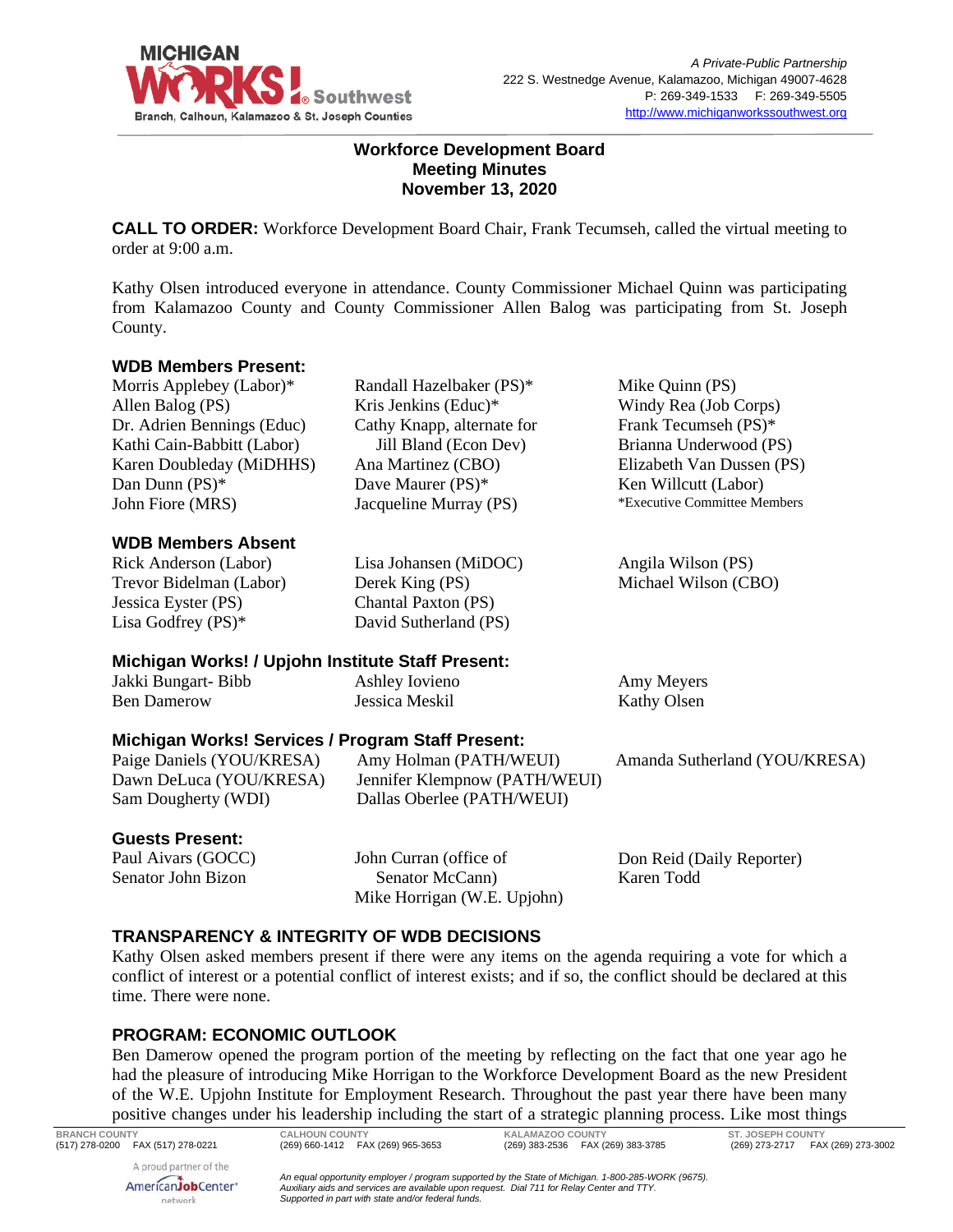in 2020, due to the pandemic, this was put on hold for a few months. However, Mr. Horrigan has spent many hours meeting with the Michigan Works! Southwest leadership on a weekly basis during the past two months for brainstorming and refining strategies for Michigan Works! Southwest and the Employment Management Services Division (EMSD) of the Upjohn Institute. Currently strategy teams are being developed and staff are looking forward to the implementation of the strategic plan.

Mr. Horrigan's economic outlook presentation included a look at national trends, as well as the Michigan Works! Southwest service area, that includes Branch, Calhoun, Kalamazoo and St. Joseph Counties. The presentation also included a look at a variety of different indicators to give the members a sense of the state of the current economy, as well as projections. Data shared included recent trends in employment and unemployment for the national economy with a closer look at gender, minority and education status. The regional data shared included unemployment rates for each of the counties in Southwest Michigan; total projected employment; and the projected employment in goods producing, business services, and personal services industries. Information was also included for the projected recovery of multiple industry sectors in each of the four counties in the MW! Southwest area. Mr. Horrigan offered his availability to provide economic outlook presentations to other groups. Following the meeting, the electronic version of the presentation was emailed to members along with Mr. Horrigan's contact information.

#### **APPROVAL OF MINUTES**

#### **WDB Full Board September 11, 2020 Meeting Minutes –** *Exhibit A1*

**Motion made by John Fiore and supported by Cathy Knapp to approve the September 11, 2020 Workforce Development Board meeting minutes.** 

#### **ROLL CALL VOTE:**

**AYES: Morris Applebey, Allen Balog, Dr. Adrien Bennings, Kathi Cain-Babbitt, Karen Doubleday, Dan Dunn, John Fiore, Randall Hazelbaker, Kris Jenkins, Cathy Knapp, Dave Maurer, Jacqueline Murray, Mike Quinn, Windy Rea, Brianna Underwood, Elizabeth Van Dussen, Ken Willcutt NAYS: None. MOTION CARRIED.**

**WDB Executive Committee October 9, 2020 Meeting Minutes –** *Exhibit A2* **Motion made by Kris Jenkins and supported by Morris Applebey to approve the October 9, 2020 Workforce Development Board Executive Committee meeting minutes.**

#### **ROLL CALL VOTE:**

**AYES: Morris Applebey, Dan Dunn, Randall Hazelbaker, Kris Jenkins, Dave Maurer NAYS: None. MOTION CARRIED.**

#### **CITIZENS' TIME**

No comments.

#### **COMMITTEE REPORTS**. **Monitoring & Evaluation Committee**

Dan Dunn reported the Monitoring and Evaluation Committee recently met to review Employment Services, the Trade Adjustment Assistance Act and the One Stop Operations. One employer and two participants were interviewed during the meeting and each shared information about their experience receiving services and working with Michigan Works! staff. All of the individuals interviewed provided many positive comments regarding their experience and the staff. The meeting ended with a great presentation provided by staff from KRESA, the service provider for these programs and services.

# **Disability Awareness Resource Team (DART)**

John Fiore reported the Disability Awareness Resource Team (DART) also recently met. Most members of the committee represent agencies that support individuals with disabilities and their successful employment. Most of the DART meeting was focused on a discussion as to how COVID-19 has impacted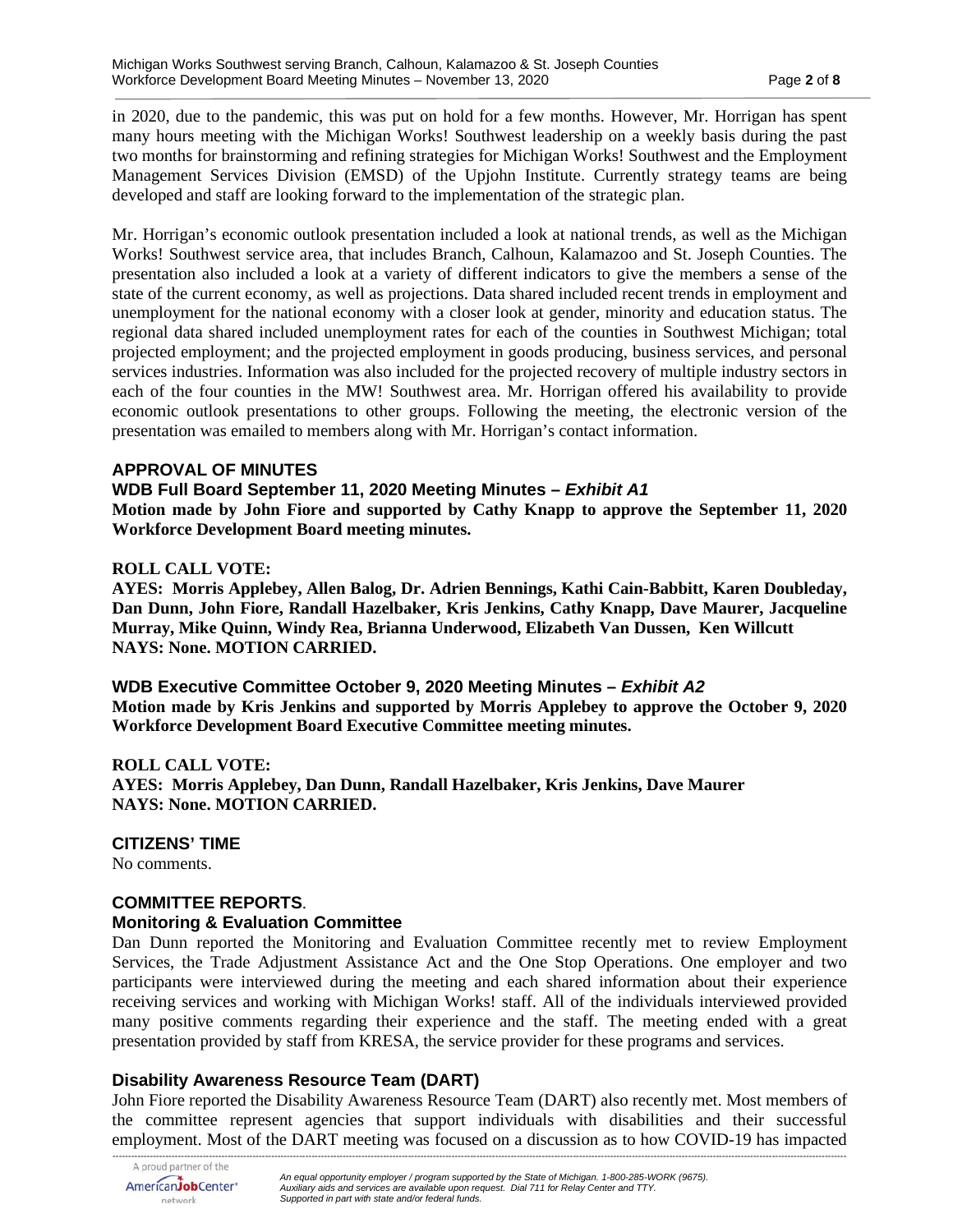each of the agencies and their provision of services. All of the organizations reported they have continued to provide services; mostly virtual with some in-person by appointment. Most recently, many of the organizations have reverted back to more remote services due to an increase in COVID-19 numbers. He further reported Project SEARCH continues to operate in the schools with 11 students currently enrolled in Kalamazoo. Due to COVID-19, although it has been somewhat of a challenge, the program adjusted to using multiple sites for the students. Michigan Rehabilitation Services (MRS) is moving forward with another Certified Nurse Assistant (CNA) training, however it will be a challenge to overcome the lack of locations for clinicals. The Michigan Career Technical Institute (MCTI) re-opened with a reduced number of students. MCTI staff have implemented a process to keep a safe environment which has allowed them to continue training for the students and so far, there has not been any reported cases of COIVD-19 among the 80 students on campus. Integrated Services of Kalamazoo (ISK) reported at the DART meeting that they are seeing a striking increase in the need for services due to increased anxiety, depression, loneliness, etc. He also highlighted that there are services and supports for the business community and their employees who may be experiencing these types of challenges. Mr. Fiore recognized that Veterans Day is celebrated this week and there are several organizations doing specific outreach to veterans. One such organization, Disability Network has been providing benefits planning for veterans. Lastly, he noted there are currently quite a few job openings for entry level positions, and MRC Industries is working with individuals who are interested in employment and able to enter the workforce safely during this time.

#### **Veterans Committee**

Kathy Olsen reported for Mike Wilson on the activities of the Veteran Engagement Team (VET) Southwest Michigan. At the most recent meeting, members decided to move ahead with plans to hold the VETFEST Southwest event on July 24, 2021 in Decatur, Michigan. The first of a series of one-minute videos that will lead up to the event were released; they can be viewed via the [VET Southwest Michigan](https://www.facebook.com/vetswm/)  [Facebook page.](https://www.facebook.com/vetswm/) Mike Wilson is planning to meet with the web designer to discuss other ways to share the information. VET Southwest Michigan is continuing to build steam for the veteran owned business threephase project that includes working on building a relationship with a national veteran owned business directory that the committee hopes to partner with. They also hope to cultivate responses with local veteran owned businesses. Further information will be shared as this project develops. The VET Southwest Michigan group plans to hold a strategy session in late January if the pandemic allows for doing so. Mike Wilson was not available to attend today's meeting because he was busy assisting a veteran in need.

# **NEW BUSINESS**

# **WDB Plans**

Amy Meyers requested board consideration and approval of two workforce development plans.

#### **AY20 - WIOA National Dislocated Worker Grant (NDWG) Disaster Recovery Project** *- Exhibit B1*

Amy Meyers reported Michigan Works! Southwest was awarded \$152,130 in Disaster Recovery National Dislocated Worker Grant (DWG) funding. This funding is in response to a COVID-19 project proposal submitted to the State of Michigan during the past summer. Funding awarded through this policy can be used to

- Support technology upgrades for the local MW! System;
- Assist participants in obtaining Disaster-Relief Employment (DRE) examples were listed on the plan summary document included in the agenda packet;
- Providing participants career services; and
- Training and work-based training models.

Eligibility for an individual to receive services with this funding was outlined in the plan summary *(Exhibit B1)*. She noted it does include being temporarily or permanently laid off as a consequence of the pandemic. Locally, plans are to upgrade technology throughout our service centers as well as serve approximately 17 individuals with training opportunities and placement in Disaster Relief Employment.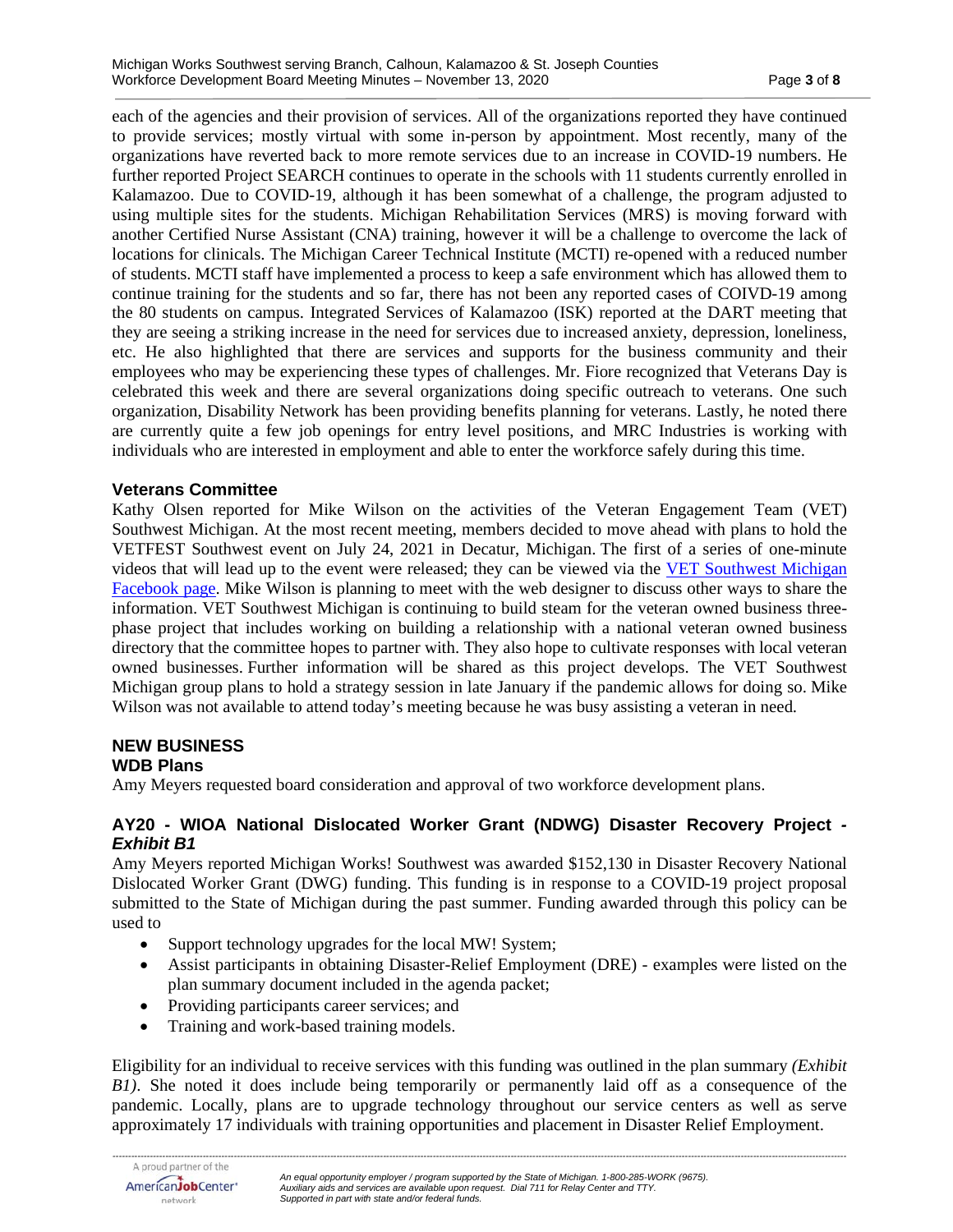# **FY2021 Trade Adjustment Assistance (TAA) -** *Exhibit B2*

Amy Meyers reported the Trade Adjustment Assistance (TAA) is a federal program that assists U.S. workers who have lost their jobs as a result of foreign trade. The program seeks to provide adversely affected workers with opportunities to obtain the skills, credentials, and support necessary to becoming reemployed. As noted in the plan summary *(Exhibit B2)*, the planned allocation for the period October 1, 2020 through September 30, 2021 for Michigan Works! Southwest is \$682,688. This represents an increase in TAA funding in comparison to last year's allocation of \$435,920. The Trade services that will be available to workers over the course of their participation in this program include case management activities such as comprehensive assessments, employability skills assistance, and career counseling. TAA program funds can also be used to fund classroom, on-the-job, and registered apprenticeship training.

**Motion made by Randall Hazelbaker and supported by Cathy Knapp to approve the AY20 - WIOA National Dislocated Worker Grant (NDWG) Disaster Recovery Project and the FY2021 Trade Adjustment Assistance (TAA) Program Plans.**

#### **ROLL CALL VOTE:**

**AYES: Morris Applebey, Allen Balog, Dr. Adrien Bennings, Kathi Cain-Babbitt, Karen Doubleday, Dan Dunn, John Fiore, Randall Hazelbaker, Kris Jenkins, Cathy Knapp, Dave Maurer, Jacqueline Murray, Mike Quinn, Windy Rea, Brianna Underwood, Elizabeth Van Dussen, Ken Willcutt NAYS: None. MOTION CARRIED.**

# **Request for Proposal (RFP) Update**

Amy Meyers reported as a follow up to the Request for Proposal (RFP) announcement at the October Executive Committee meeting, GreenStreet Design & Marketing was selected to work with the Michigan Works! Southwest business services team and the healthcare consortium members on the development of a healthcare career pathways marketing campaign. Planning meetings have already started and GreenStreet is planning to present at the upcoming December Healthcare Consortium meeting.

#### **WDB 2021 Schedule**

Kathy Olsen reported WDB members were surveyed to see what day of the month would work best for changing the WDB meetings from the second Friday of the month. Based on the survey results, the third Thursday of the month from 9:00-10:30 a.m. is being recommended for 2021 WDB meetings. No objections to this change were raised at the meeting.

**The consensus of members present was to change the Michigan Works! Southwest WDB meetings to the third Thursday of the month from 9:00 – 10:30 a.m. for calendar year 2021.**

# **STAFF REPORTS**

# **Business Services Activities**

Ashley Iovieno reported on business services operations that included updates pertaining to Apprenticeships, Manufacturing Day and the Going Pro Talent Fund.

*Apprenticeships -–* Ashley Iovieno wished everyone a happy National Apprenticeship Week and noted that locally, staff are celebrating for longer than a week. Last week, staff hosted a virtual Apprenticeship 1.0 session for employers and a second Apprenticeship 1.0 event is scheduled for November 17, 2020. This will be followed with an Apprenticeship 2.0 session on December 2, 2020 that will be a deeper dive into the apprenticeship details for employers.

*Manufacturing Day* – As previously reported at the October WDB Executive Committee meeting, Michigan Works! Southwest will be celebrating Manufacturing Day throughout the month of October. Through the Michigan Industries Cluster Approach (MICA) 2.0 grant and the partnership with Battle Creek Unlimited, a series of videos were created to highlight different job categories within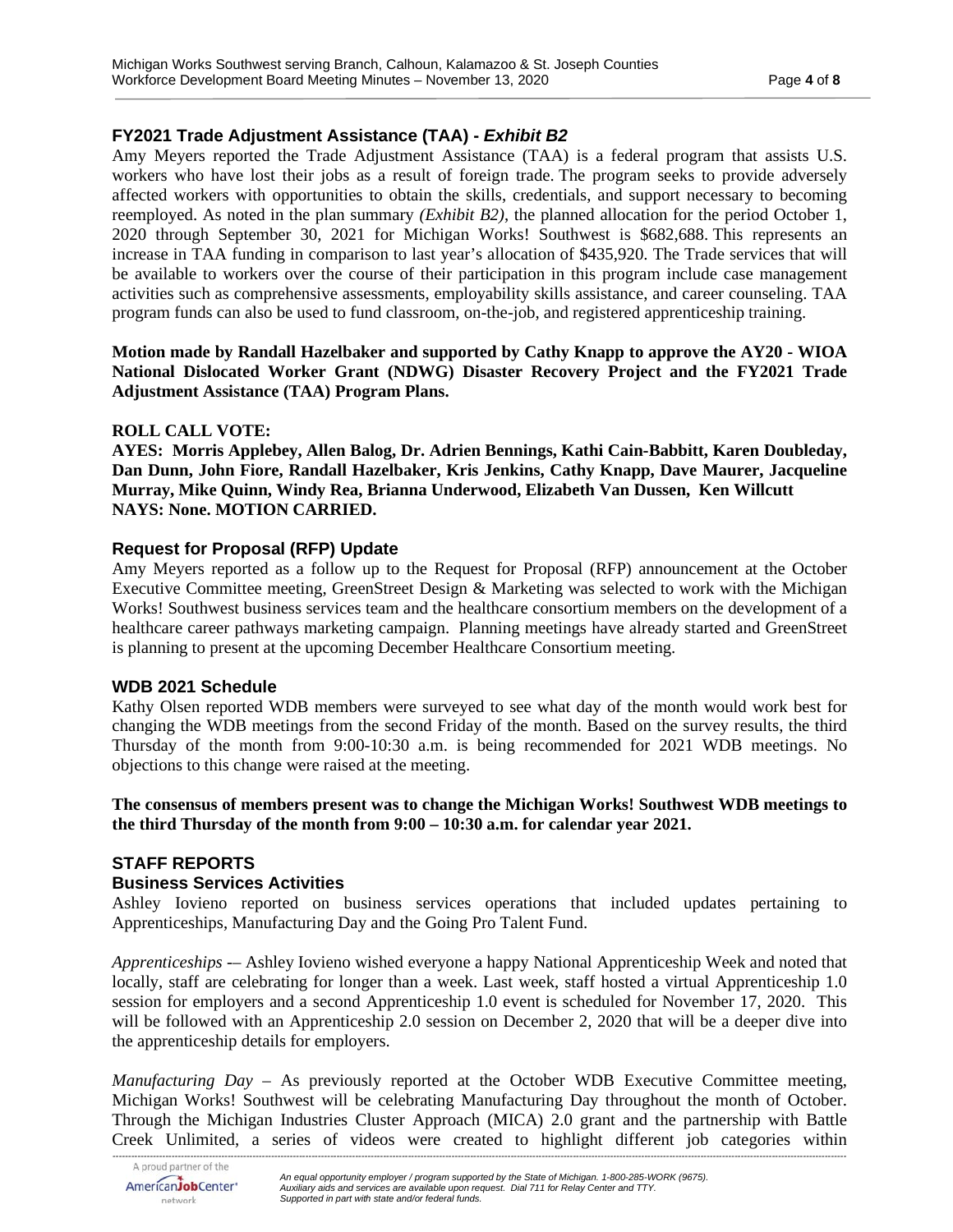manufacturing. The career exploratory videos feature Charlie Zigler from the Business Services Team and industry professionals discussing their job functions within manufacturing. There are five, 2- to 3-minute videos highlighting the areas of business administration, logistics, production, engineering and IT. One longer video that is a compilation of all five of the shorter videos was also created. She announced that every Wednesday, throughout the month of November, a new video will be released via social media. Plans are to show a video at a future board meeting. The videos can also be viewed on the [Michigan](https://www.facebook.com/MiWorksSW/)  [Works! Southwest](https://www.facebook.com/MiWorksSW/) or the [Battle Creek Unlimited](https://www.facebook.com/BattleCreekUnlimited/) Facebook pages. So far, two videos have been released. Links to the videos were sent to members following the meeting.

*Going Pro Talent Fund* – The MW! Southwest business services team members have been busy discussing the Going Pro Talent Fund with employers. Five virtual information sessions were held two weeks ago and since then the team has been conducting one-on-one appointments with over 65 employers regarding the Talent Fund. In addition to the outreach, the open application period began on November 2, 2020 and staff are also guiding employers through the application process. New this year, is a question for employers to describe how COVID-19 has impacted their business. On a recent call with Pfizer, when the team was reviewing this section, the contact at Pfizer asked, "Are we supposed to say how has COVID impacted us or the impact we are going to have on COVID?" This discussion took place prior to the recent news that was announced this week regarding the vaccine that Pfizer is working on. Staff suggested that the company include both and are looking forward to reading their proposal.

# **Labor Market Information –** *Exhibit C*

The website link to the labor market reports generated from Burning Glass Analytics and Real Time Jobs Data *(Exhibit C)* that identified top detailed occupations, skills greatest in demand, and employers with the most job openings in Prosperity Region 8, Michigan Works! Southwest, and each of the four counties in the MW! Southwest Area for the period September 1, 2020 through October 31, 2020 was included in the agenda packet notice.

Jakki Bungart-Bibb reported Mike Horrigan's presentation provided at the beginning of today's meeting thoroughly covered the labor market report that she normally would provide.

#### **Michigan Works! Southwest Operational Update**

Jakki Bungart-Bibb provided an operational update that included results of the Equal Opportunity monitoring, the One Stop Service Centers, the Future of Work Grand Challenge, and the award of another W.K. Kellogg grant for the Service Center Hub locations in Battle Creek.

*Equal Opportunity Monitoring* – Jakki Bungart-Bibb reported monitoring reports as to how the Michigan Works! Southwest administrative entity monitors the state and federally funded programs and services are provided at WDB meetings on a regular basis. She noted the administrative entity is frequently monitored by State and federal departments as well. One of many State monitoring visits is focused on Equal Opportunity. She reported Equal Opportunity requirements are embedded in all State and federal funding which includes all the programs and services. This requires identifying a local EO officer; having EO procedures in place; and including EO requirements in Requests for Proposals (RFPs), contracts, service center operations, etc. All staff must do their part in order to successfully pass this type of monitoring. The EO monitoring was conducted in September and results were received in October. There were no findings and no administrative recommendations. She extended a huge thank you to everyone in the Michigan Works! Southwest system.

*Service Centers* – Ms. Bibb reported that at the October WDB meeting she had reported that two more of the service centers in the Michigan Works! Southwest area were moving to the next phase of the COVID response plan which would have meant three centers would be open to in-person appointments one or two days per week, depending on the center. As everyone is aware, COVID cases have been steadily increasing over the last few weeks and recently skyrocketed, which resulted in this area of the State moving back to the red zone. The operations leadership team made the decision a couple of weeks ago to transition back to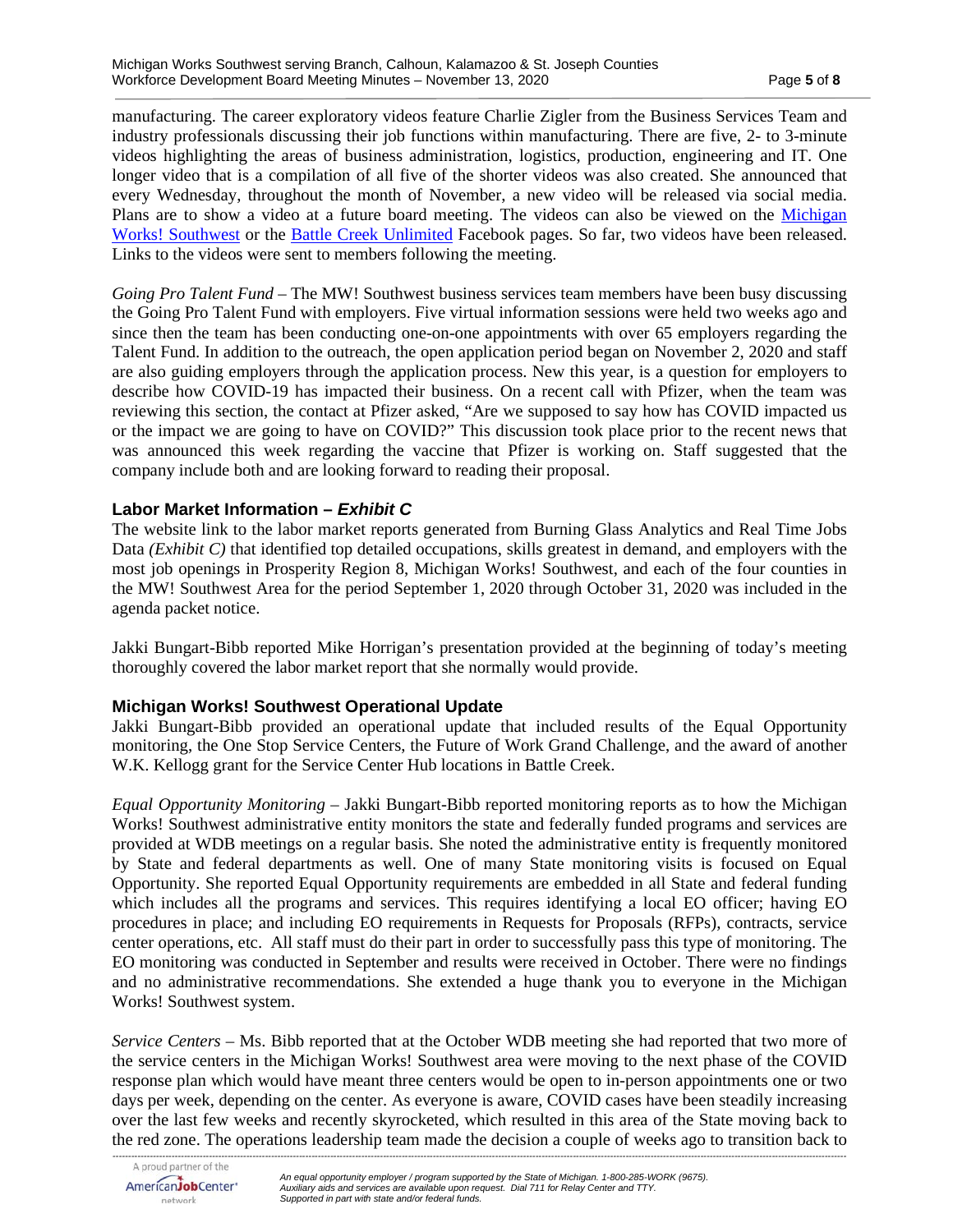100% virtual services with no in-person appointments at this time and this decision aligns with the updated guidance from MIOSHA that states if you can feasibly work remotely you must do so. This also aligns with what many other Michigan Works! and State agencies are doing to help prevent increased spread of the virus and to keep their customers and staff safe. The situation will continue to be monitored closely; however, at this time, the plan is to stay fully remote through the end of the year. She reassured the WDB that staff were well prepared to make the transition back to 100% remote work, much more prepared than in March. Processes are now in place to maintain quality virtual services and to ensure customer needs are met. Staff continue to adapt and test new software platforms to ensure they can make connections with customer to keep them engaged and meet their needs. She provided a couple of examples that included the TuaPath software platform that allows PATH participants to complete virtual orientations and other virtual services; the Brazen software platform that can be used for job fairs and also allows for employer/job seeker connections such as using virtual interview rooms; and PPE has been purchased for distribution to customers who may not have access to PPE. Although this is definitely not the ideal situation and staff were hoping to get back to some sort of 'old normal', staff continues to be flexible as they adapt to the situation at hand in order to be the best support for the customers in the communities served.

*Future of Work Grand Challenge* – Ms. Bibb also provided an update on the [Future of Work Grand](https://www.newprofit.org/future-of-work/)  [Challenge](https://www.newprofit.org/future-of-work/) that was reported on at the October WDB meeting. Michigan Works! Southwest was invited to apply for this grant and in partnership with West Michigan Works and Kinexus, a joint application was submitted. The application was accepted and has moved forward in the grant process. [\[View the](https://www.jff.org/what-we-do/impact-stories/future-work-grand-challenge/workforce-boards-six-states-selected-national-partnerships-help-get-americans-back-work/)  [Announcement\]](https://www.jff.org/what-we-do/impact-stories/future-work-grand-challenge/workforce-boards-six-states-selected-national-partnerships-help-get-americans-back-work/) Michigan Works! Southwest is currently working on the planning stage as to what this pilot project will look like. One feature that is known is that it will include cutting edge technology. Along with our partners at West Michigan Works and Kinexus, staff will be working with Jobs for the Future (JFF), New Profit, XPRIZE, and MIT Solve to utilize new technology for quickly training and placing dislocated workers. Staff are looking forward to this challenge and are excited to see what can be accomplished with this opportunity. Updates will be provided as this project moves forward.

*W. K. Kellogg Foundation Grant* - A grant from the W. K. Kellogg Foundation was awarded in 2017 to provide services at neighborhood employment Hubs in Battle Creek. That grant was a three-year, \$3 million dollar grant that was focused on serving over 1,400 individuals from the Battle Creek neighborhoods. The Michigan Works! Southwest Hub staff assisted many of those individuals with shortterm training; assistance to remove employment barriers that included housing, childcare and transportation; and assistance with obtaining and maintaining employment. This type of funding is valuable because it helps to address unmet needs. With this funding, staff were able to help individuals who do not always qualify for federal and state workforce development programs. The grant allowed for the provision of support services that state and federal grants do not typically allow, such as paying fines and fees. She noted that not having a driver's license due to outstanding fines and fees is a huge transportation barrier and being able to pay these fines and fees allows many individuals to obtain their driver's license. Michigan Works! Southwest recently received award notification that just over \$5 million dollars was awarded to continue this work in Battle Creek for another four years. The grant specifically identifies Michigan Works! Southwest as the lead organization for coordinating and communicating workforce development services in Battle Creek as well as continuing to provide services at the neighborhood Hub locations. She recognized the Hub staff and noted they are an amazing team who work hard to assist some of the most vulnerable customers. She offered thanks to all who assisted with this project.

# **Director's Report –** *Exhibit D*

Ben Damerow reported that the *Future of Work Grand Challenge* award that Ms. Bibb spoke about is the only one in the nation that is in partnership with other workforce board and he thanked staff for all the time they spent on applying for the grant.

Mr. Damerow then reported on the Director's Report that was emailed to members prior to the meeting.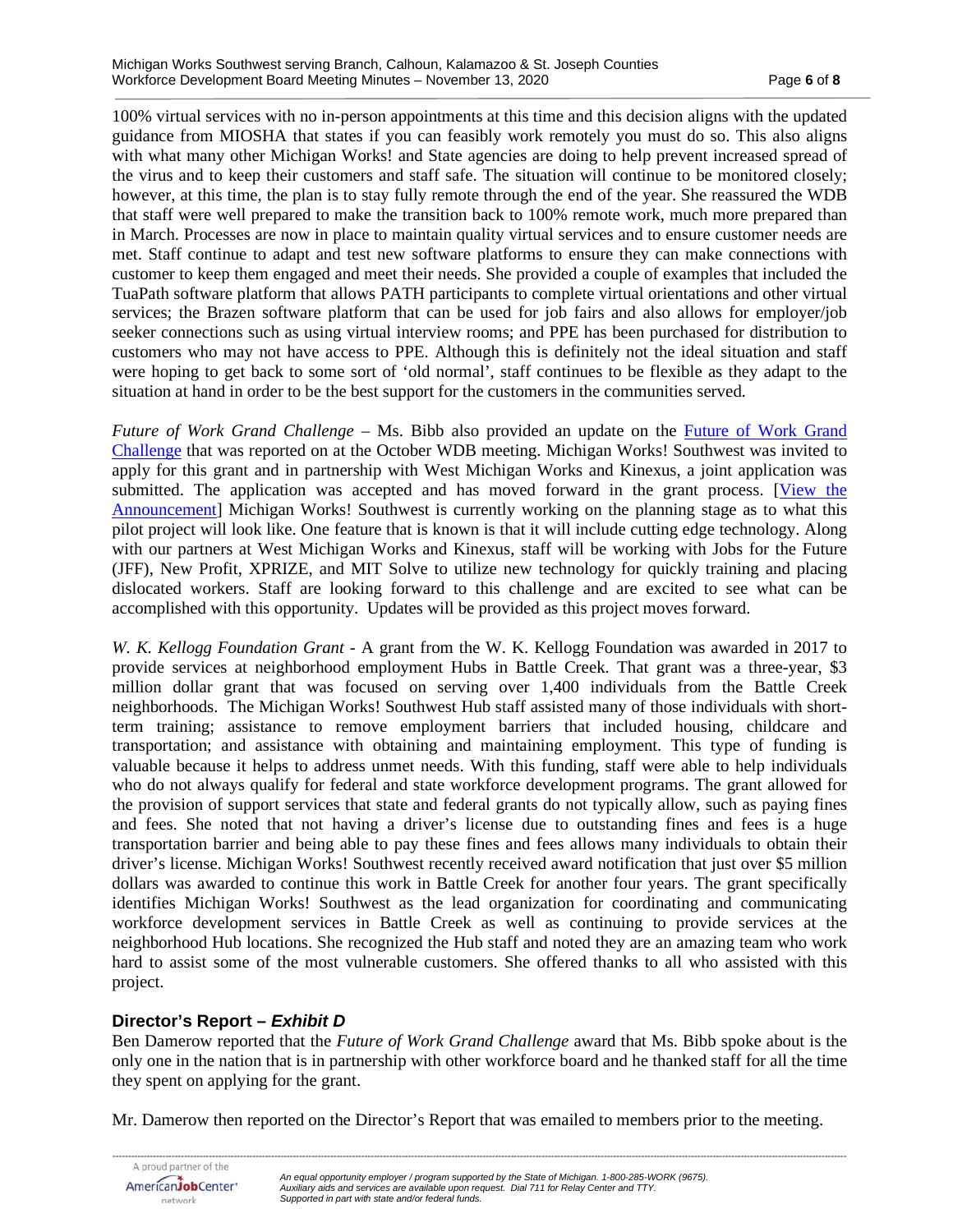*Federal Budget 2021* - In late September, the House and Senate passed a continuing resolution bill that was signed by the President on September 30. The resolution extends approximately \$1.4 trillion in government funding until December 11. Both House and Senate leaders have said they intend to pass a bipartisan appropriations package by the December 11 deadline. Appropriation bills were released this week and a detailed report will be provided at the next meeting. He noted that the WIOA funding was recommended for flat funding for the next year.

*State Budget 2021* – Mr. Damerow thanked Senator Bizon for his work on an unprecedented budget process. He highlighted three main programs in the budget which included \$69 million for the Partnership. Accountability. Training. Hope. (PATH) Program; \$30 million for the Michigan Reconnect Program which will be rolled out in February to provide free college tuition at community colleges for individuals who do not have an Associate's degree; and \$28.6 million for the Going Pro Talent Fund. As Ashley Iovieno mentioned in her report, the business services staff have been very busy providing information sessions and meeting with employers and the comment received from Pfizer was enlightening. Applications are due at the end of November and the announcement of awards is expected in January 2021.

*Executive Orders/Unemployment Insurance* - On October 2, the Michigan Supreme Court ruled the Governor lacked authority to issue or renew executive orders under the Emergency Management Act after April 30, 2020 without concurrence by the legislature. The ruling impacted the extended and expanded unemployment benefits and the Workshare program. He reported that since the October Board meeting, the legislature did restore the extended and expanded unemployment benefits so that there is no impact on individuals. He extended thanks to legislative representative for that legislation. He also reported that the Michigan Unemployment Insurance Director, Steve Gray, resigned last week and as noted in today's presentation, Unemployment Agencies throughout the country have been stressed. The State identified Liza Estlund Olson as the interim director of Michigan's Unemployment Insurance Agency. He reported Ms. Olson previously worked with the Michigan Works! Agencies under the Granholm administration.

*Michigan Works! Association* – Mr. Damerow reported the Michigan Works! Association is in the process of restructuring the Board of Directors for 2021. Changes to the governance structure will allow for increased representation by key sectors and allow for new strategic partners. This will also ensure geographic representation from all parts of the State and include representatives from every Michigan Works agency. Each Michigan Works! Agency will have two representatives, that includes a key administrative staff member or director as well as another locally appointed Board member. He further reported that he presented the new Bylaws to the Association Board yesterday and they were approved to move forward for an official vote at the December meeting. He will be working with the Michigan Works! Southwest WDB chair and vice-chair and the Nominating Committee to identify a local representative to join him on the Association Board in 2021.

*Other Updates* - Ben Damerow reported that former WDB member, Julie Rogers was elected to the Michigan House, representing the  $60<sup>th</sup>$  District which includes the City of Kalamazoo, Kalamazoo Township and part of the City of Portage.

Ben Damerow announced that this would be Dallas Oberlee's last meeting as she has a great opportunity ahead of her with Social Policy Research Associates. He expressed his congratulations and thanked her for her years of service at the Upjohn Institute and Michigan Works! Southwest. He noted Social Policy Research Associates is the third party evaluation agency for the Kellogg Foundation Grant and looking forward, there may be opportunities to work together. He also announced that Amy Holman and Jennifer Klempnow were named as interim co-directors for PATH programs and services operated through the Upjohn Institute. Together they have a combined thirty years of experience in workforce development programs. Dallas Oberlee expressed her appreciation to everyone for the almost fourteen years at the Upjohn Institute. She stated that she enjoyed working with everyone and throughout the years she has had many great opportunities for growth.